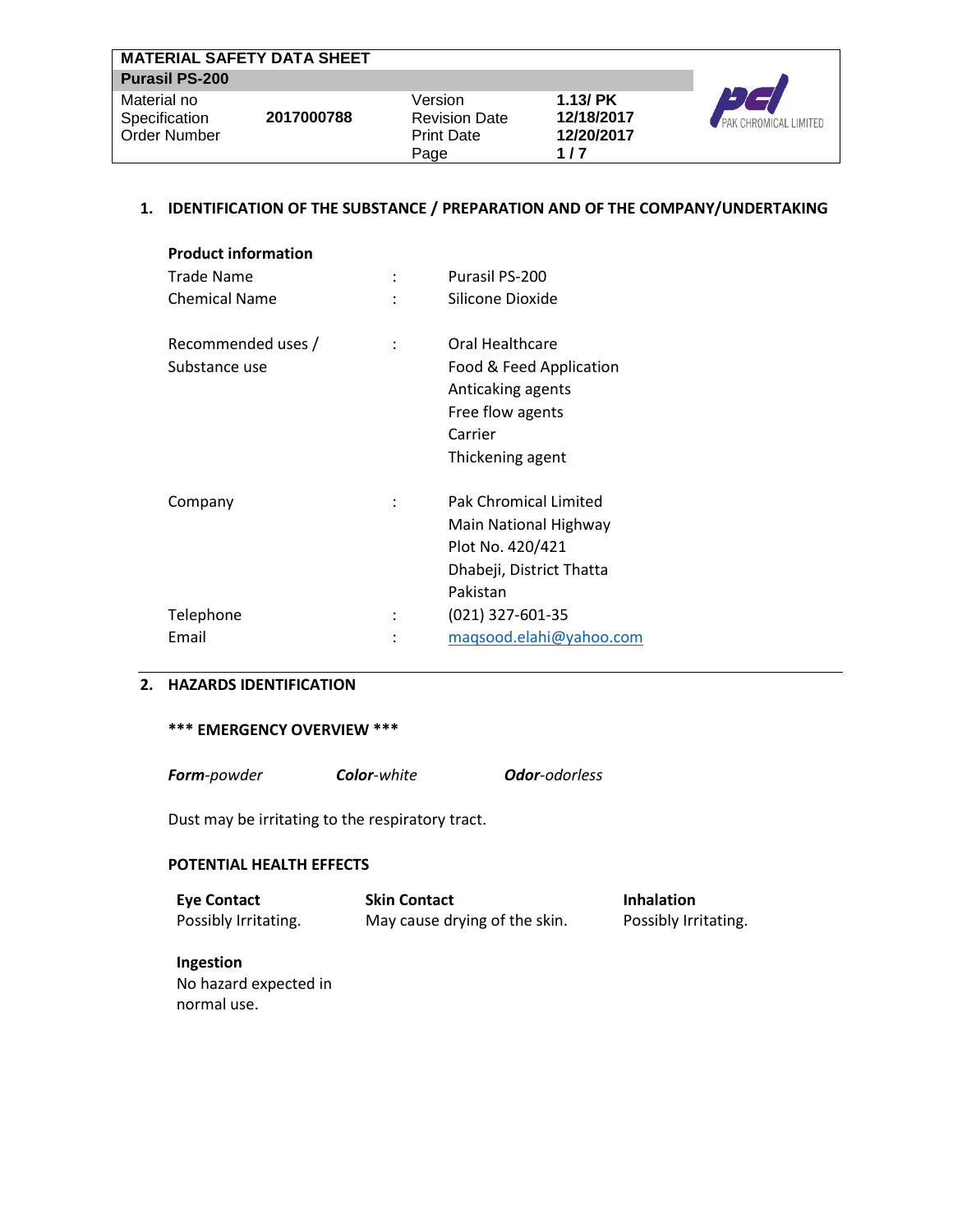| <b>MATERIAL SAFETY DATA SHEET</b>            |            |                                                              |                                                  |                       |
|----------------------------------------------|------------|--------------------------------------------------------------|--------------------------------------------------|-----------------------|
| <b>Purasil PS-200</b>                        |            |                                                              |                                                  |                       |
| Material no<br>Specification<br>Order Number | 2017000788 | Version<br><b>Revision Date</b><br><b>Print Date</b><br>Page | $1.13$ / $PK$<br>12/18/2017<br>12/20/2017<br>2/7 | PAK CHROMICAL LIMITED |

# **3. COMPOSITION / INFORMATION OF INGREDIENTS**

| Ingredients     | EC No. | CAS No.               | Content | Classification |
|-----------------|--------|-----------------------|---------|----------------|
| Silicon dioxide |        | 231-545-4 112926-00-8 | >98.5%  |                |
|                 |        | $(7631 - 86 - 9$ old) |         |                |

# **4. FIRST AID MEASURES**

## **Inhalation**

In case product dust is released: Possible discomfort, cough, sneezing Move victims into fresh air.

# **Skin contact**

Wash off with soap and plenty of water.

# **Eye contact**

In case of contact, immediately wash eyes with plenty of water for at least 15 minutes or until all the material has been removed. Obtain medication attention.

# **Ingestion**

If accidentally swallowed, rinse mouth thoroughly with water and drink plenty of water afterwards. In case of discomfort, obtain medical attention immediately. Do not induce vomiting.

| 5. FIRE FIGHTING MEASURES       |                                                                                                                                                                                                                                                                                           |
|---------------------------------|-------------------------------------------------------------------------------------------------------------------------------------------------------------------------------------------------------------------------------------------------------------------------------------------|
| Suitable extinguishing media    | : Dry chemical powder, appropriate foam,<br>water spray or Carbon dioxide.                                                                                                                                                                                                                |
| Unsuitable extinguishing media  | : High pressure water jet                                                                                                                                                                                                                                                                 |
| <b>Special exposure hazards</b> | : Product is considered not to be flammable.<br>Danger of dust explosion.<br>Sufficient measures must be taken to retain<br>fire-control water and should not be allowed<br>to enter drains or watercourses. Dispose of<br>contaminated water and soil according to<br>local regulations. |
| Special protective equipment    | : A self-contained breathing apparatus and<br>suitable protective clothing should be worn by<br>fire fighters.                                                                                                                                                                            |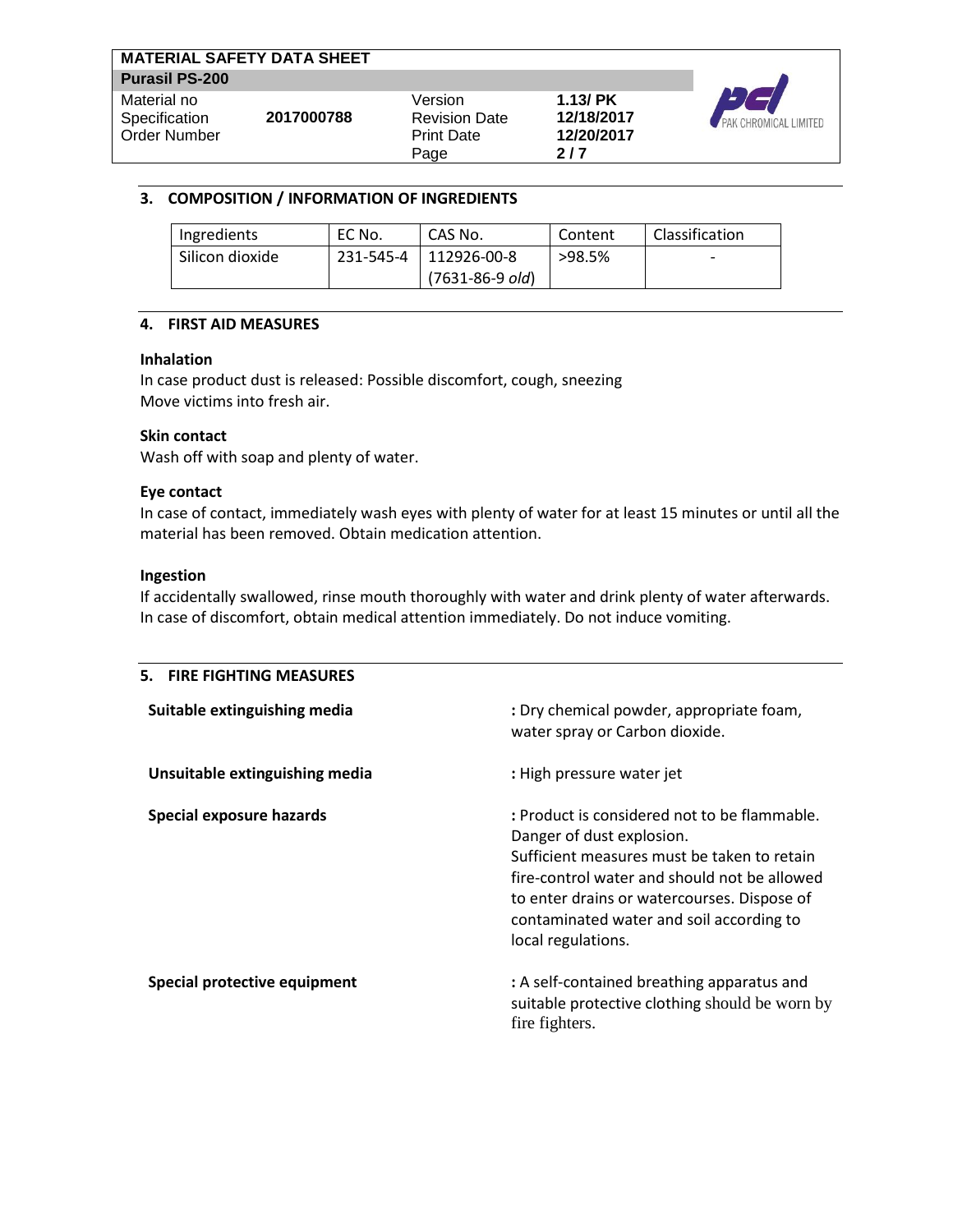|                       | <b>MATERIAL SAFETY DATA SHEET</b> |                      |               |                              |
|-----------------------|-----------------------------------|----------------------|---------------|------------------------------|
| <b>Purasil PS-200</b> |                                   |                      |               |                              |
| Material no           |                                   | Version              | $1.13$ / $PK$ |                              |
| Specification         | 2017000788                        | <b>Revision Date</b> | 12/18/2017    | <b>PAK CHROMICAL LIMITED</b> |
| Order Number          |                                   | <b>Print Date</b>    | 12/20/2017    |                              |
|                       |                                   | Page                 | 3/7           |                              |

| <b>Personal precautions</b>      | : Mark out contaminated area with signs and<br>prevent access to unauthorized personnel. Prevent<br>inhalation or contact with skin or eyes by wearing<br>suitable protective equipment (see section 8-<br>personal protection).<br>Eliminate all sources of ignition. |
|----------------------------------|------------------------------------------------------------------------------------------------------------------------------------------------------------------------------------------------------------------------------------------------------------------------|
| <b>Environmental precautions</b> | : Prevent any spillage from entering drains or water<br>courses.                                                                                                                                                                                                       |
| <b>Methods for cleaning up</b>   | : Mechanically take up or sweep up the spillage.<br>Avoid raising dust.<br>Transfer to a suitable container for waste disposal.<br>Ventilate area and wash spill site with plenty of<br>water after material pickup is complete.                                       |

#### **7. HANDLING AND STORAGE**

**6. ACCIDENTAL RELEASE MEASURES**

**Handling Example 3 Handling in the substance should only be handled by trained by trained by trained by trained by trained by trained by trained by trained by trained by trained by trained by trained by trained by t** personnel wearing Suitable protective equipment (see section 8-personal protection). Avoid inhalation, skin, and eye contact. Avoid prolonged or repeated exposure to product. Avoid creating dust. Do not handle near open flame, sources of heat, static charge or ignition. Take precautionary measures against static discharge. All metal parts of the mixing and processing equipment must be earthed. Ensure all equipment is electrically earthed before beginning transfer operations. Good general ventilation is required. When using, do not eat, drink or smoke at the workplace.

**Storage :** Store in closed bags or containers tightly closed and properly labelled. Store in cool, dry, and wellventilated area. Do not store together with volatile chemicals as they may be adsorbed onto the product. Take precautions against static charge by ensuring good earthing of equipment, particularly in flammable environments.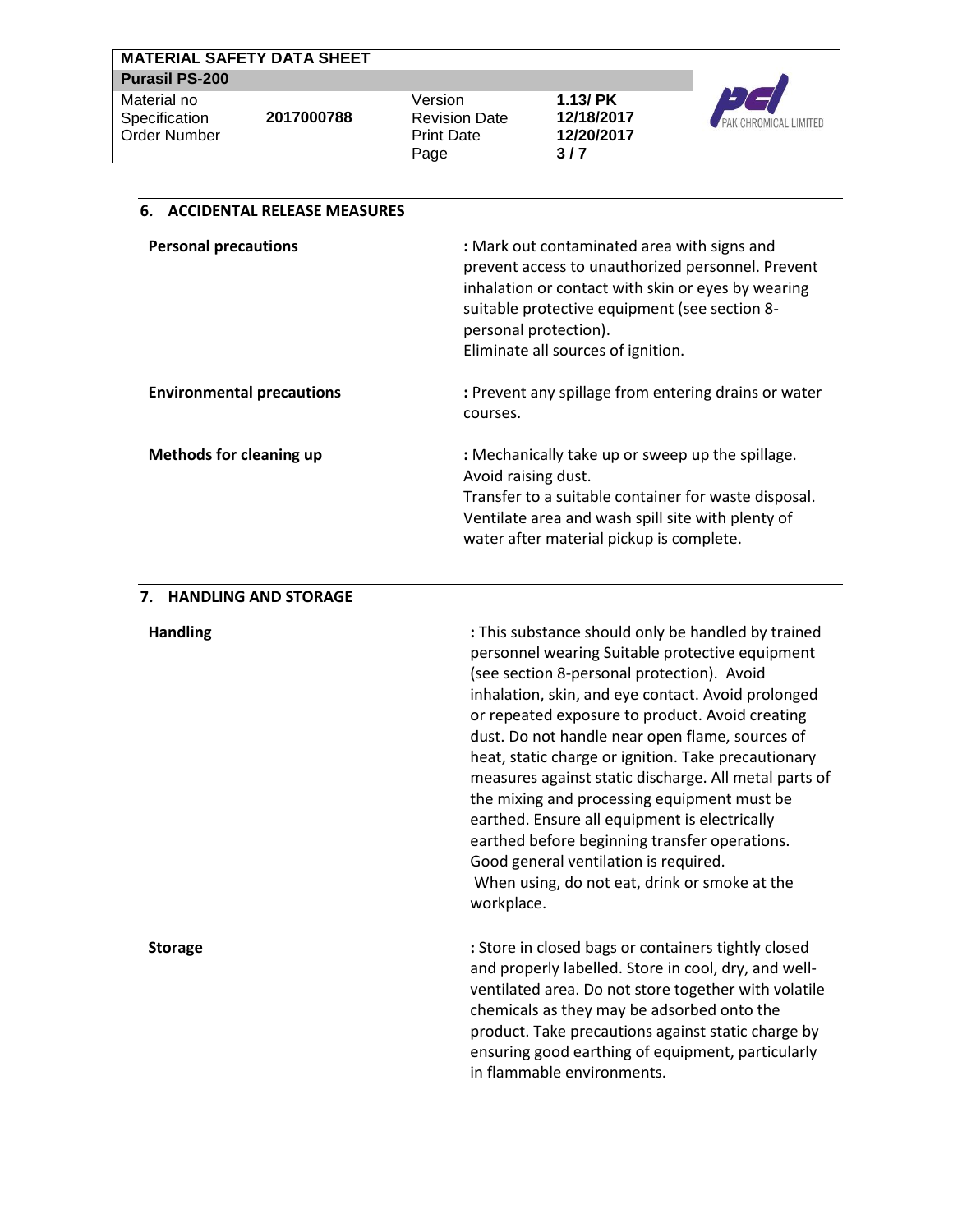| <b>MATERIAL SAFETY DATA SHEET</b> |            |                                 |                             |                              |
|-----------------------------------|------------|---------------------------------|-----------------------------|------------------------------|
| <b>Purasil PS-200</b>             |            |                                 |                             |                              |
| Material no<br>Specification      | 2017000788 | Version<br><b>Revision Date</b> | $1.13$ / $PK$<br>12/18/2017 |                              |
| <b>Order Number</b>               |            | <b>Print Date</b>               | 12/20/2017                  | <b>PAK CHROMICAL LIMITED</b> |
|                                   |            | Page                            | 4/7                         |                              |

# **8. EXPOSURE CONTROL / PERSONAL PROTECTION**

| <b>Exposure limit values</b>           | : OES: 6mg/m3 TWA Total dust; 3mg/m3 TWA<br>Respirable Dust                                                                                                                                                                                                                 |
|----------------------------------------|-----------------------------------------------------------------------------------------------------------------------------------------------------------------------------------------------------------------------------------------------------------------------------|
| <b>Exposure controls</b>               | : Use process enclosure, local exhaust ventilation<br>or other controls to minimize airborne levels of<br>the product.                                                                                                                                                      |
| <b>Occupational exposure controls</b>  | :Wear recommended personal protective<br>equipment as detailed below:                                                                                                                                                                                                       |
| <b>Personal protection</b>             | : Chemical resistant gloves & safety glasses in<br>some section of the production is must.                                                                                                                                                                                  |
| <b>Respiratory protection</b>          | : Seek professional advice prior to respirator<br>selection. Atmospheric level should be maintained<br>below<br>the<br>exposure<br>limit.<br>lf<br>airborne<br>concentration is high use mask or respirator.                                                                |
| <b>Hand protection</b>                 | : Wear chemical protective gloves.                                                                                                                                                                                                                                          |
| <b>Eye protection</b>                  | : Wear safety glasses.                                                                                                                                                                                                                                                      |
| <b>Skin protection</b>                 | : Wear chemically protective clothing.                                                                                                                                                                                                                                      |
| <b>Work practices</b>                  | : Eye wash facilities and a safety shower should<br>be easily accessible. Before breaks and at the end<br>of work thoroughly wash hands with soap and<br>water and then apply protection cream. Wash<br>contaminated clothing before reuse. Clean<br>footwear before reuse. |
| <b>Environmental exposure controls</b> | : All necessary precautions must be taken to<br>avoid release into the environment. Refer to<br>Local, State or National Legislation for<br><b>Environmental and Pollution control.</b>                                                                                     |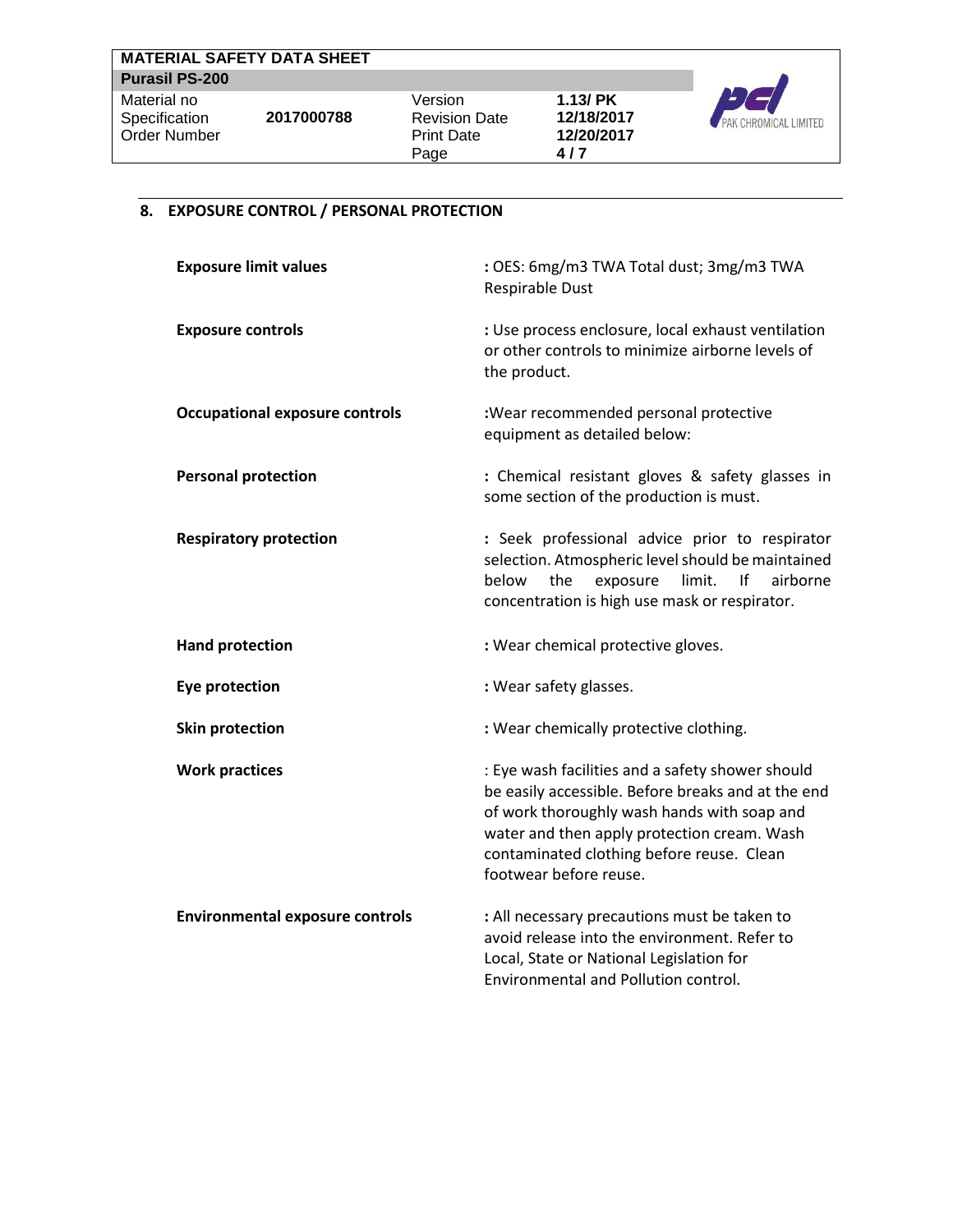| <b>MATERIAL SAFETY DATA SHEET</b>            |            |                                                              |                                                  |                       |
|----------------------------------------------|------------|--------------------------------------------------------------|--------------------------------------------------|-----------------------|
| <b>Purasil PS-200</b>                        |            |                                                              |                                                  |                       |
| Material no<br>Specification<br>Order Number | 2017000788 | Version<br><b>Revision Date</b><br><b>Print Date</b><br>Page | $1.13$ / $PK$<br>12/18/2017<br>12/20/2017<br>5/7 | PAK CHROMICAL LIMITED |

#### **9. PHYSICAL AND CHEMICAL PROPERTIES**

| powder   |
|----------|
| white    |
| odorless |
|          |

# **Safety Data**

pH 6-7.5

Boiling point/ range Flash point Flammability (solid, gas) Explosive properties Oxidizing properties Vapour pressure Specific Gravity Solubility – water Solubility – other Partition coefficient

Viscosity Vapour density Evaporation rate

## **Other Information**

Miscibility Conductivity Melting point/ range Gas Group Auto-ignition temperature Approx. 2000 Degrees Celsius Not applicable Not determined Not determined Not applicable Not applicable  $2 + (-0.1)$ Not soluble Soluble in 10% NaOH Not applicable

Not applicable Not applicable Not applicable

Not determined Not determined Approx. 1800 Degrees Celsius Not applicable Not determined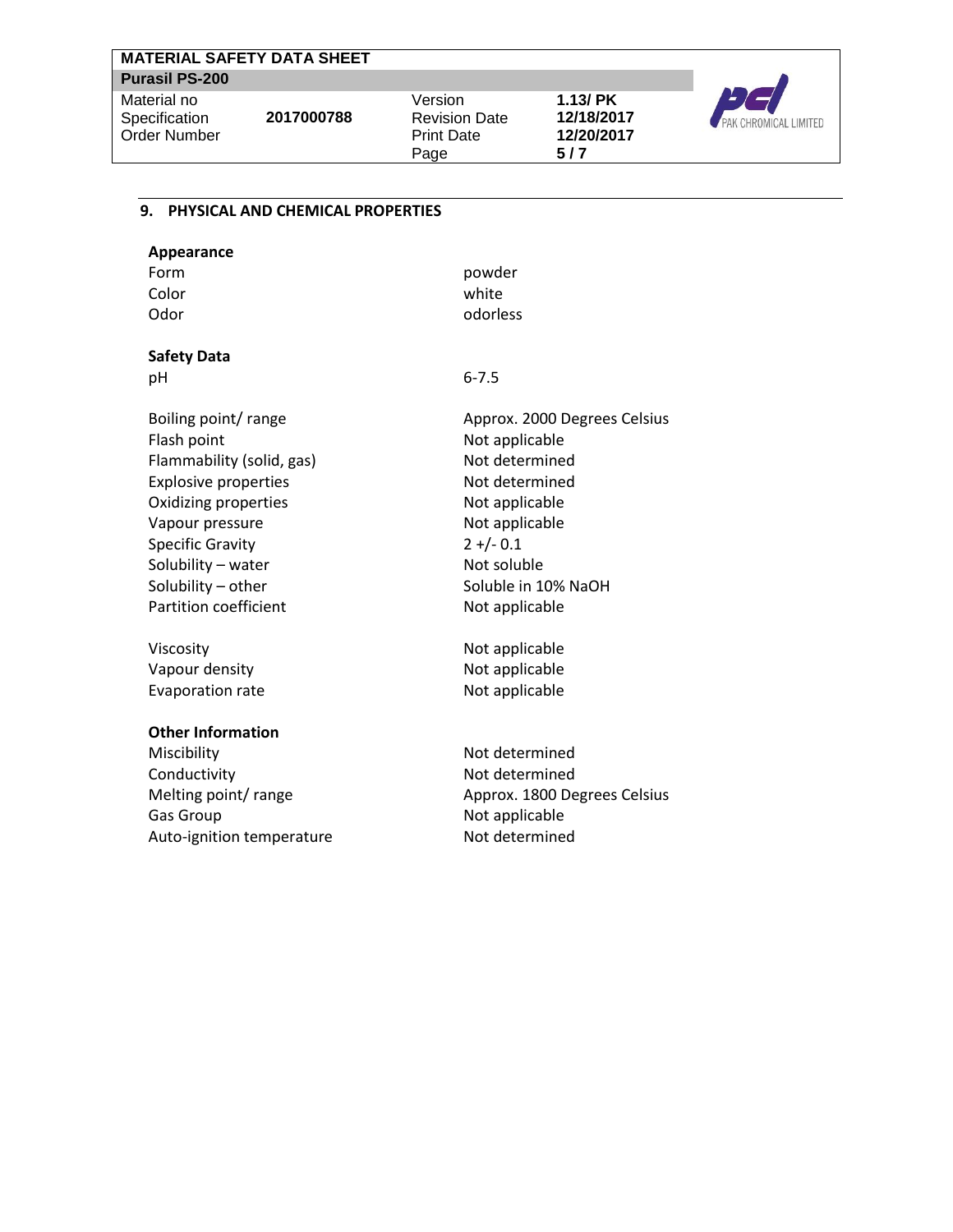|                                              | <b>MATERIAL SAFETY DATA SHEET</b> |                                                              |                                                  |                              |
|----------------------------------------------|-----------------------------------|--------------------------------------------------------------|--------------------------------------------------|------------------------------|
| <b>Purasil PS-200</b>                        |                                   |                                                              |                                                  |                              |
| Material no<br>Specification<br>Order Number | 2017000788                        | Version<br><b>Revision Date</b><br><b>Print Date</b><br>Page | $1.13$ / $PK$<br>12/18/2017<br>12/20/2017<br>6/7 | <b>PAK CHROMICAL LIMITED</b> |
|                                              |                                   |                                                              |                                                  |                              |

| <b>10. STABILITY AND REACTIVITY</b>     |                                                                                                                                                                                                       |
|-----------------------------------------|-------------------------------------------------------------------------------------------------------------------------------------------------------------------------------------------------------|
| <b>Stability</b>                        | : Stable under ordinary conditions of use and<br>storage.                                                                                                                                             |
| <b>Conditions to avoid</b>              | : Keep away from direct sunlight, heat and sources<br>of ignition. Take precautionary measures against<br>static charge                                                                               |
| <b>Materials to avoid</b>               | : Avoid contact with strong oxidizers                                                                                                                                                                 |
| <b>Hazardous decomposition products</b> | : No hazardous decomposition products under<br>normal conditions of storage. Stable and inert<br>product. May include oxides of carbon on burning.<br>Hazardous polymerization products not reported. |

#### **11. TOXICOLOGICAL INFORMATION**

#### **Inhalation**

LC50 (1h) Rat: >0.139mg/l; may be irritating to the upper respiratory tract and mucous membranes.

#### **Ingestion**

Not expected to be toxic by ingestion

## **Skin contact**

LD50 Rat: >1000mg/l; may be irritating to skin.

# **Eye contact**

Data not available; may be irritating to eyes.

# **12. DISPOSAL INFORMATION**

#### **Waste disposal**

Waste must be disposed of in accordance with federal, state and local regulations. Incineration is the preferred method.